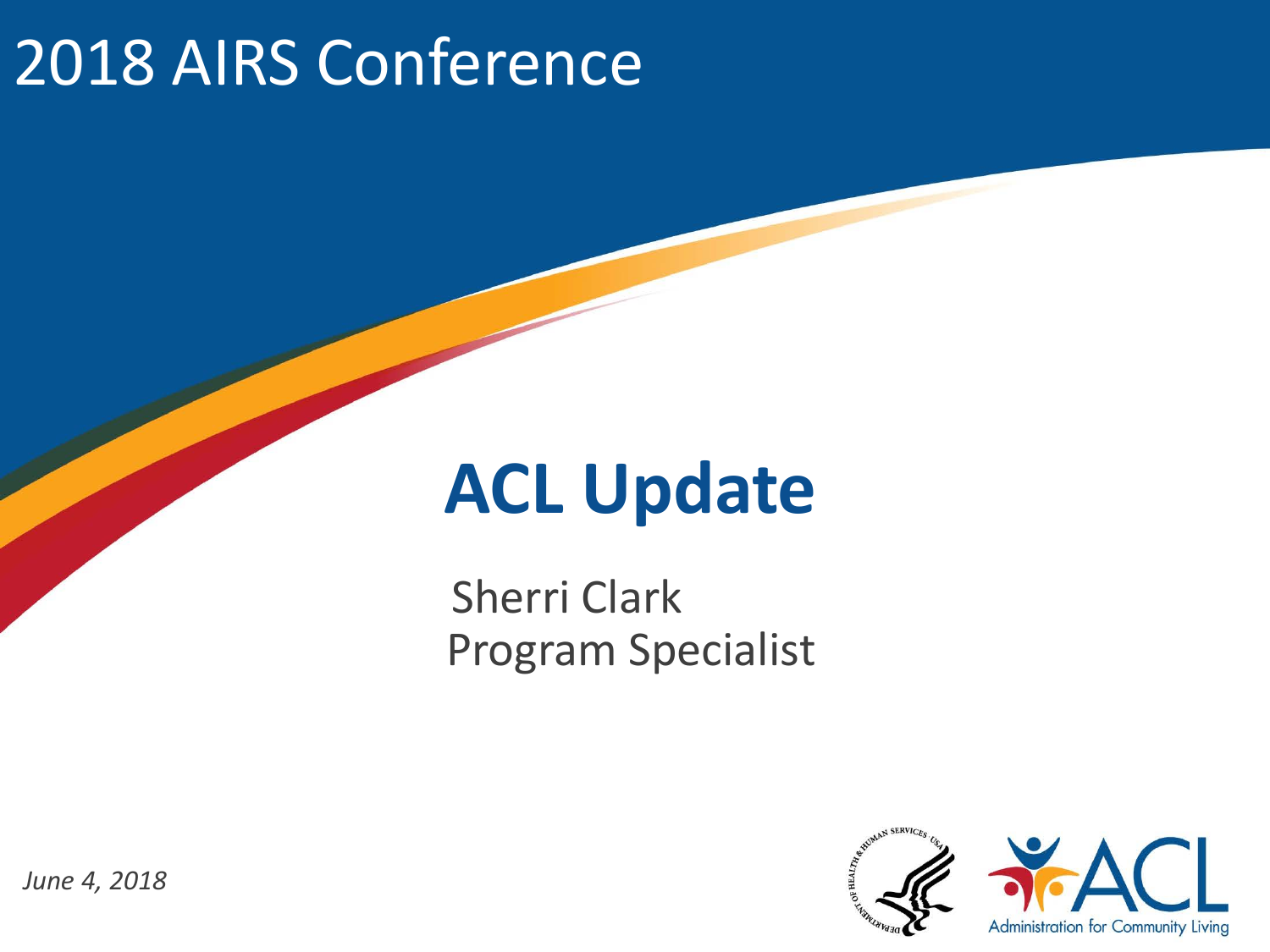## **Overview**

- ACL Priorities
- OAA Reauthorization
- Elder Justice Update
- SPR Redesign
- VD-HCBS Update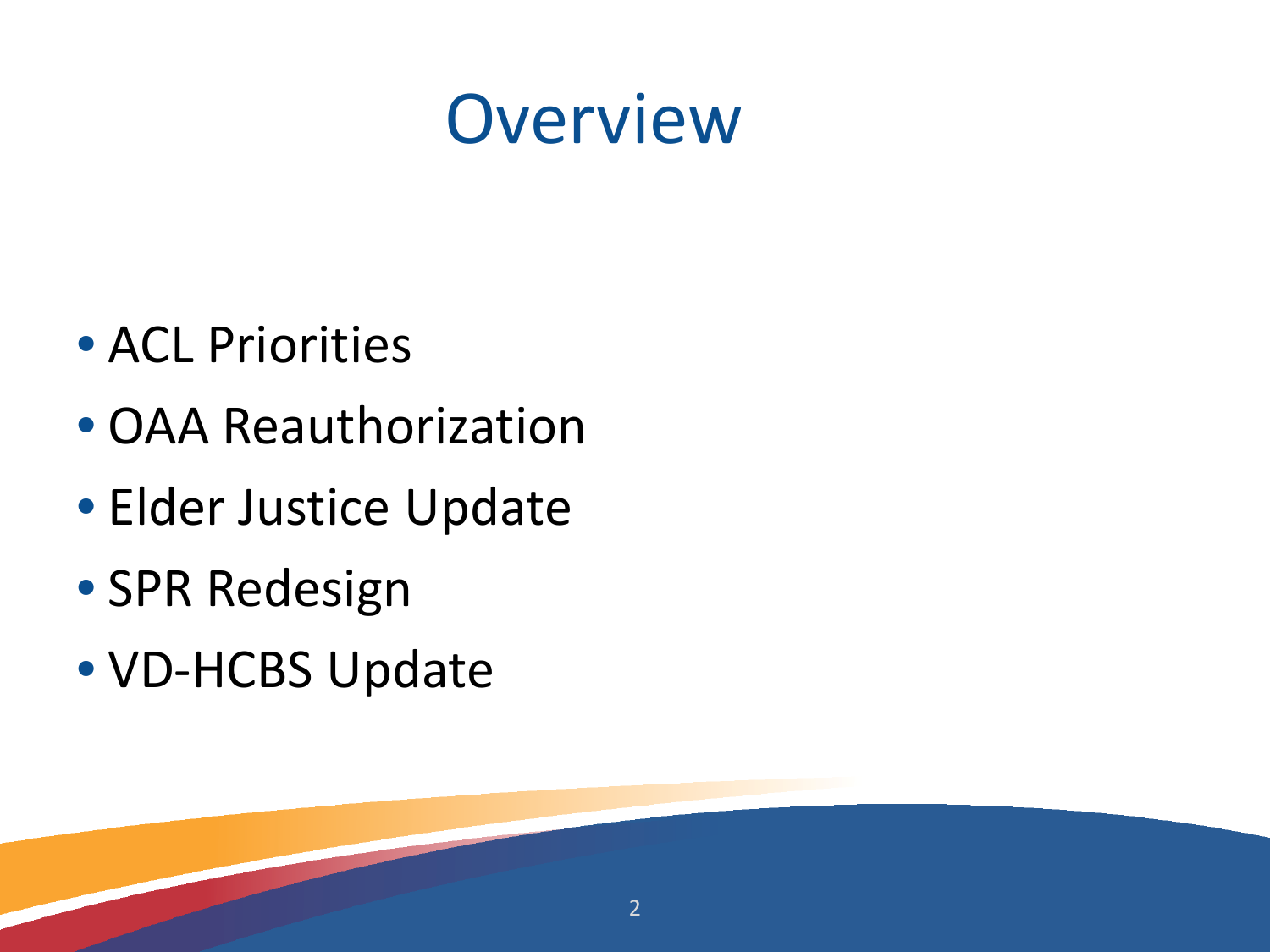# 5 Pillars – Key Areas of Focus

- Connecting People to Resources
- Strengthening our Networks
- Protecting Rights and Preventing Abuse
- Supporting Families and Caregivers
- Expanding Employment Opportunities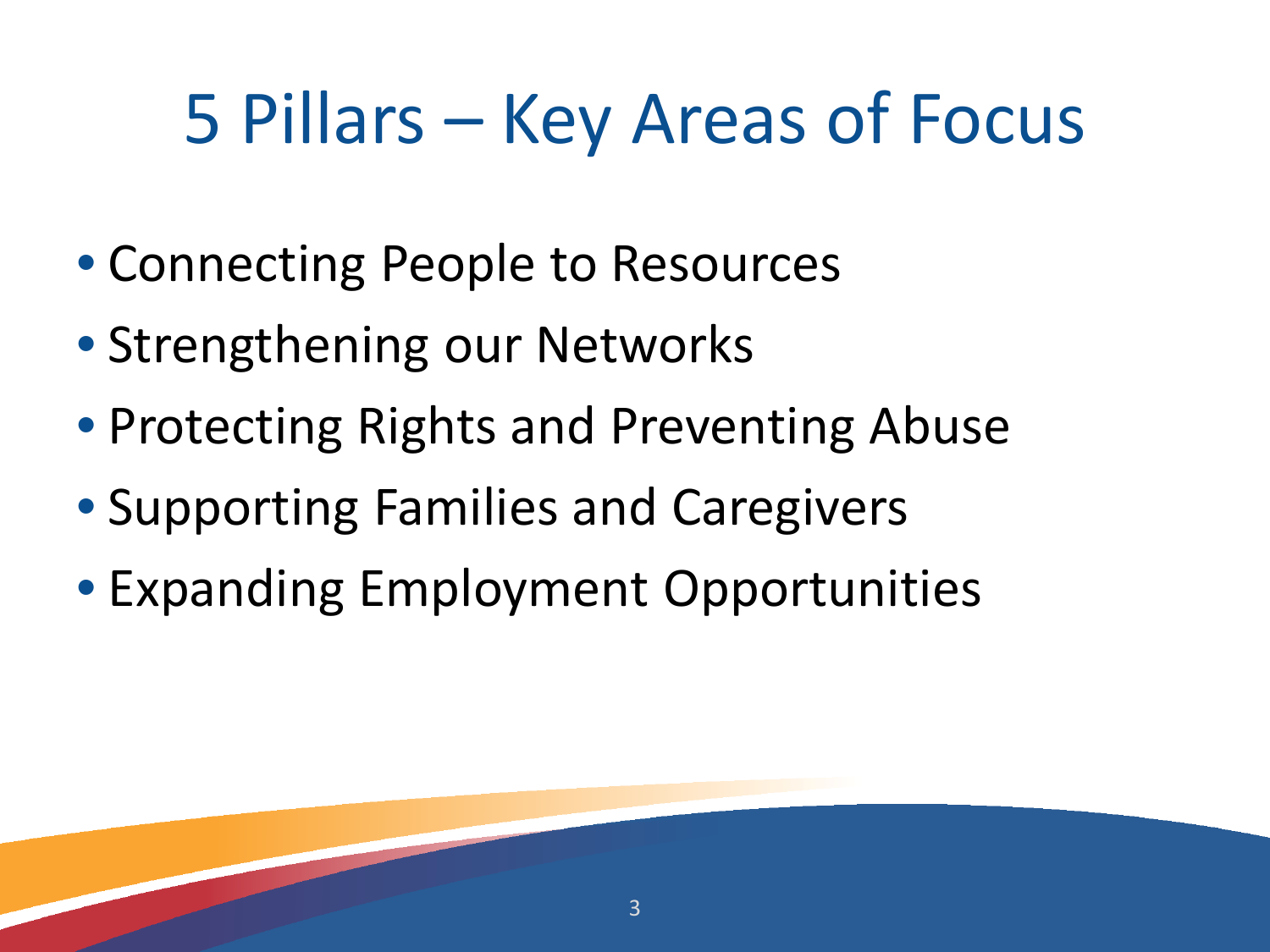# OAA Reauthorization

4

- Slated for 2019.
- No timeline has been set.
- Internal discussions underway.
- Interested in hearing from all groups.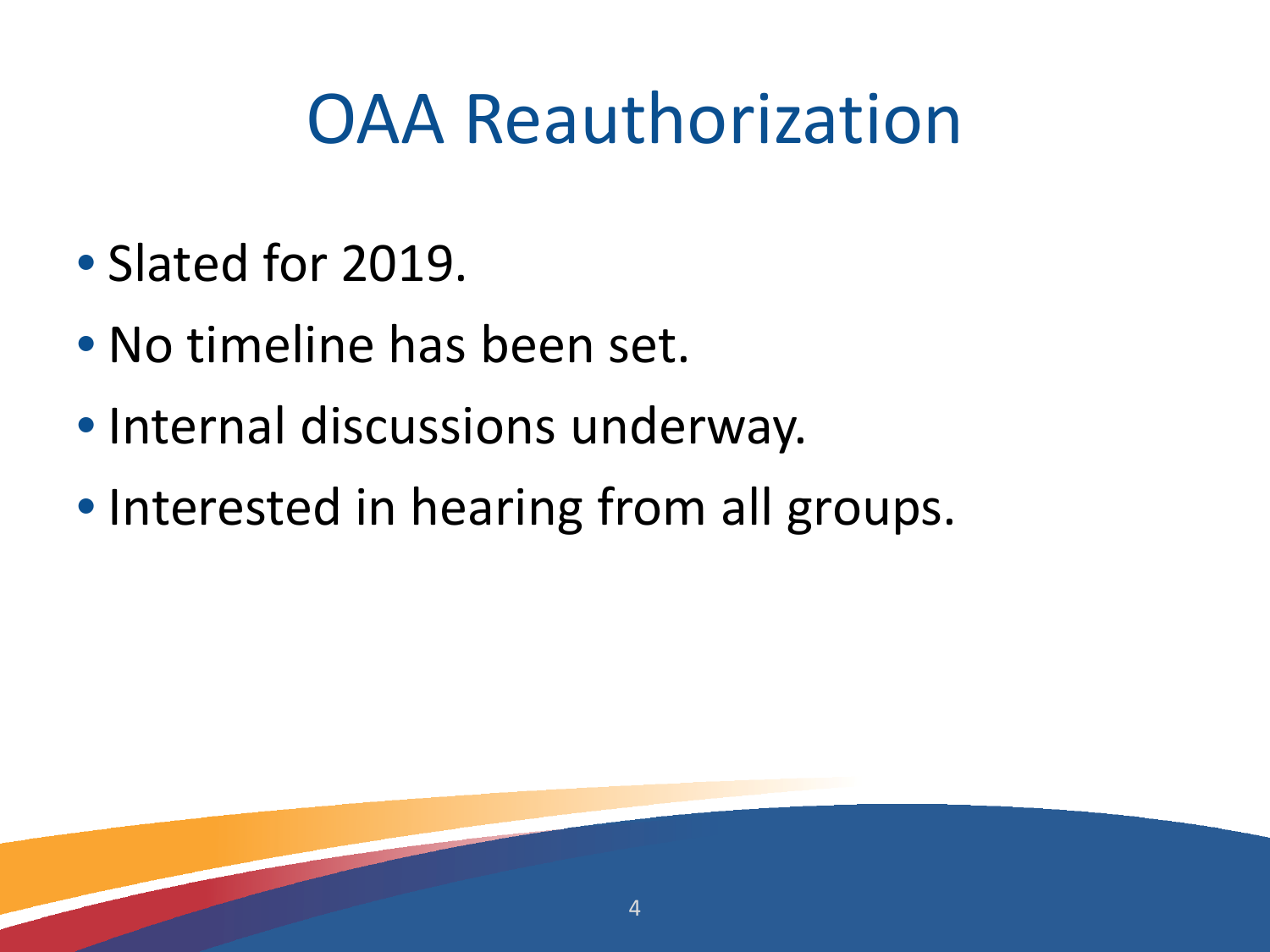# APS Projects Underway

- National Voluntary Consensus Guidelines
	- In 2016, ACL finalized the development of state APS systems guidelines.
	- ACL revisiting every two years.
	- <https://www.acl.gov/node/17>
- National Adult Maltreatment Reporting System Year 1 Reports
	- <https://www.acl.gov/node/18>
- Grants to Enhance State Adult Protective Services
	- 24 current grantee
	- [https://www.grants.gov/web/grants/view-](https://www.grants.gov/web/grants/view-opportunity.html?oppId=300035) opportunity.html?oppId=300035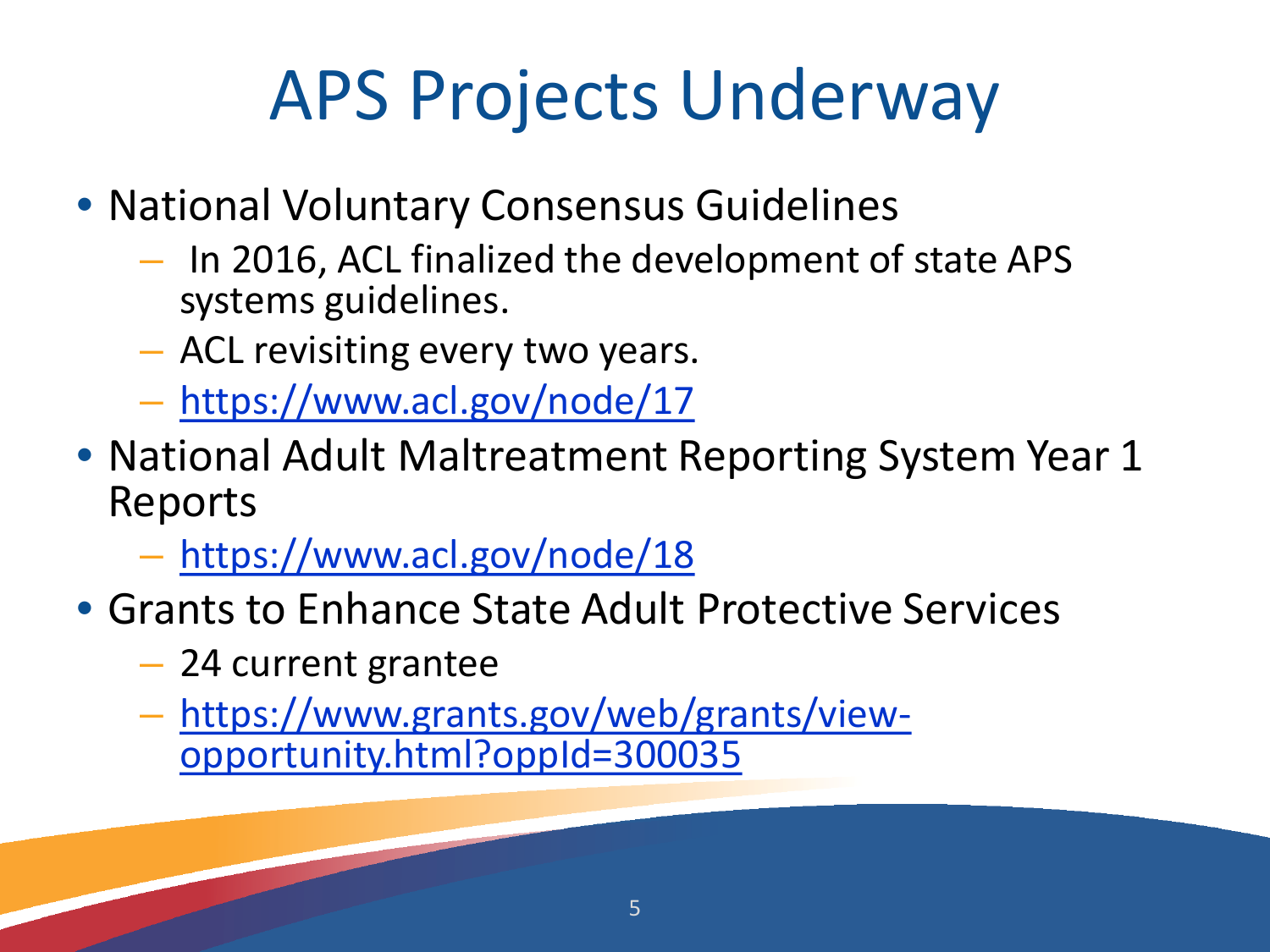## State Performance Report Revisions

What is the purpose of the SPR

- Annual performance report that all grant programs must have,
- Meets data collection requirements under the OAA and is used in AoA Report to Congress,
- Budget Justification and other performance reports,
- Briefings and Presentations
- Program TA...

https://www.acl.gov/news-and-

[events/announcements/request-comment-revisions-state-](https://www.acl.gov/news-and-events/announcements/request-comment-revisions-state-program-performance-report-state)

program-performance-report-state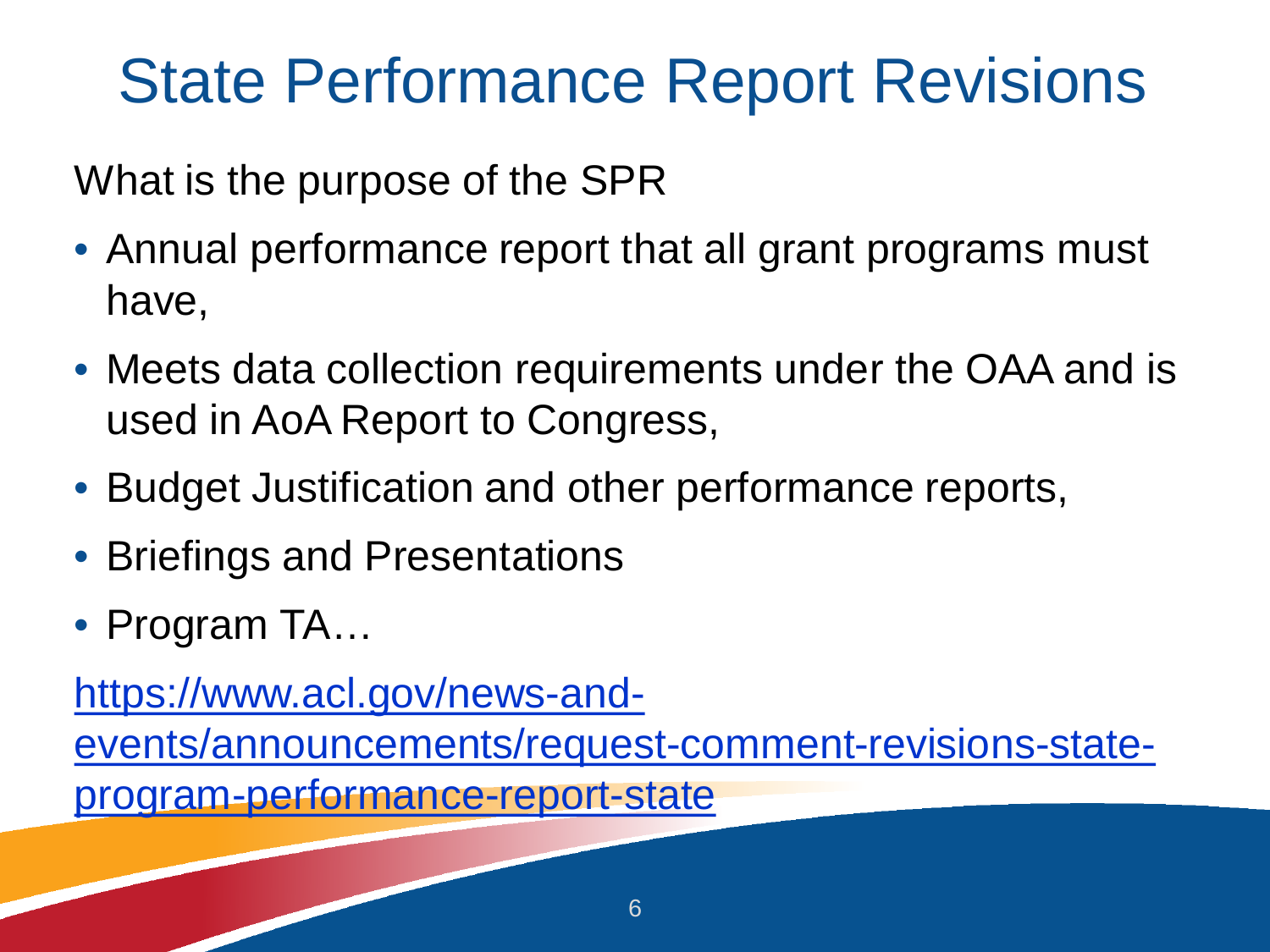### Process and Timeline

#### **Data Collection Request (PRA)**

30-Day public comment period. Published in Federal Register (4/2/2018)

OMB review of request 5/2/2018 …

#### **Development & Pilot Testing**

Software Development complete (10/2018) Software Pilot testing  $(11/2018 - 2/2019)$ 

#### **Training & Network Preparation**

Data and system specifications published (10/2018)

System complete & technical assistance provided (3/2019)

#### **Data Collected & Reported**

FY2020 data collected in new form (10/2019 - 09/2020)

FFY2020 data submitted via new system (01/31/2021)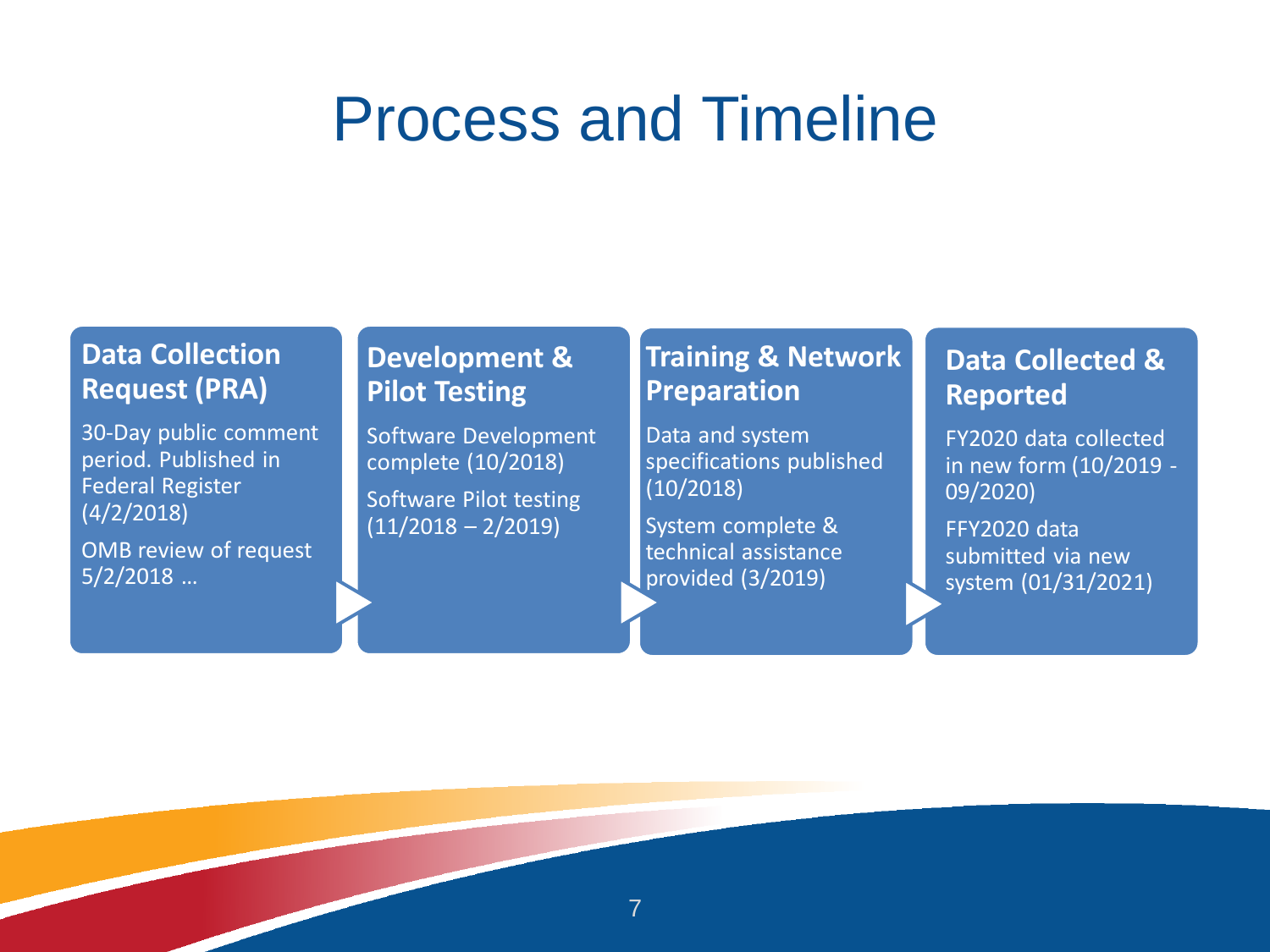# **OAA Evaluations Underway**

#### Title VI Evaluation

- 40th anniversary of the Title VI.
- First evaluation of the program.
- Interim report [https://www.acl.gov/sites/default/files/programs/2018-](https://www.acl.gov/sites/default/files/programs/2018-03/ACL_TitleVI_Evaluation_Report_FINAL_508.pdf) 03/ACL\_TitleVI\_Evaluation\_Report\_FINAL\_508.pdf
- The LTC Ombudsman program
	- First comprehensive evaluation since1995
	- Process evaluation to be completed in 2018
	- Outcome evaluation to begin in 2018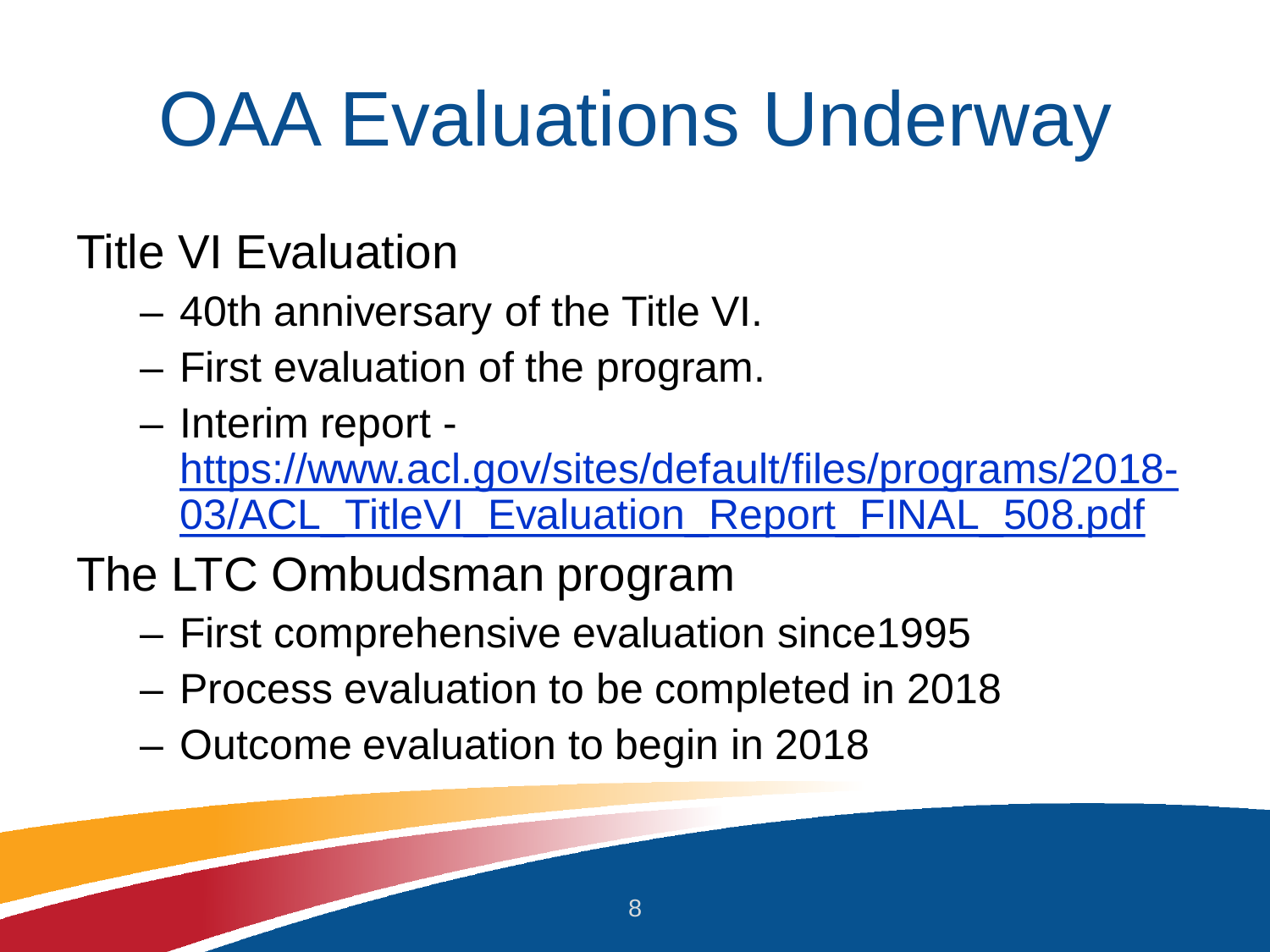# **OAA Evaluations Underway**

### NFCSP Evaluation

- First full-scale evaluation of the program
- Process evaluation completed in 2016
- Data collection for the outcome evaluation completed in January 2018.

9

– Anticipate outcome report later this year.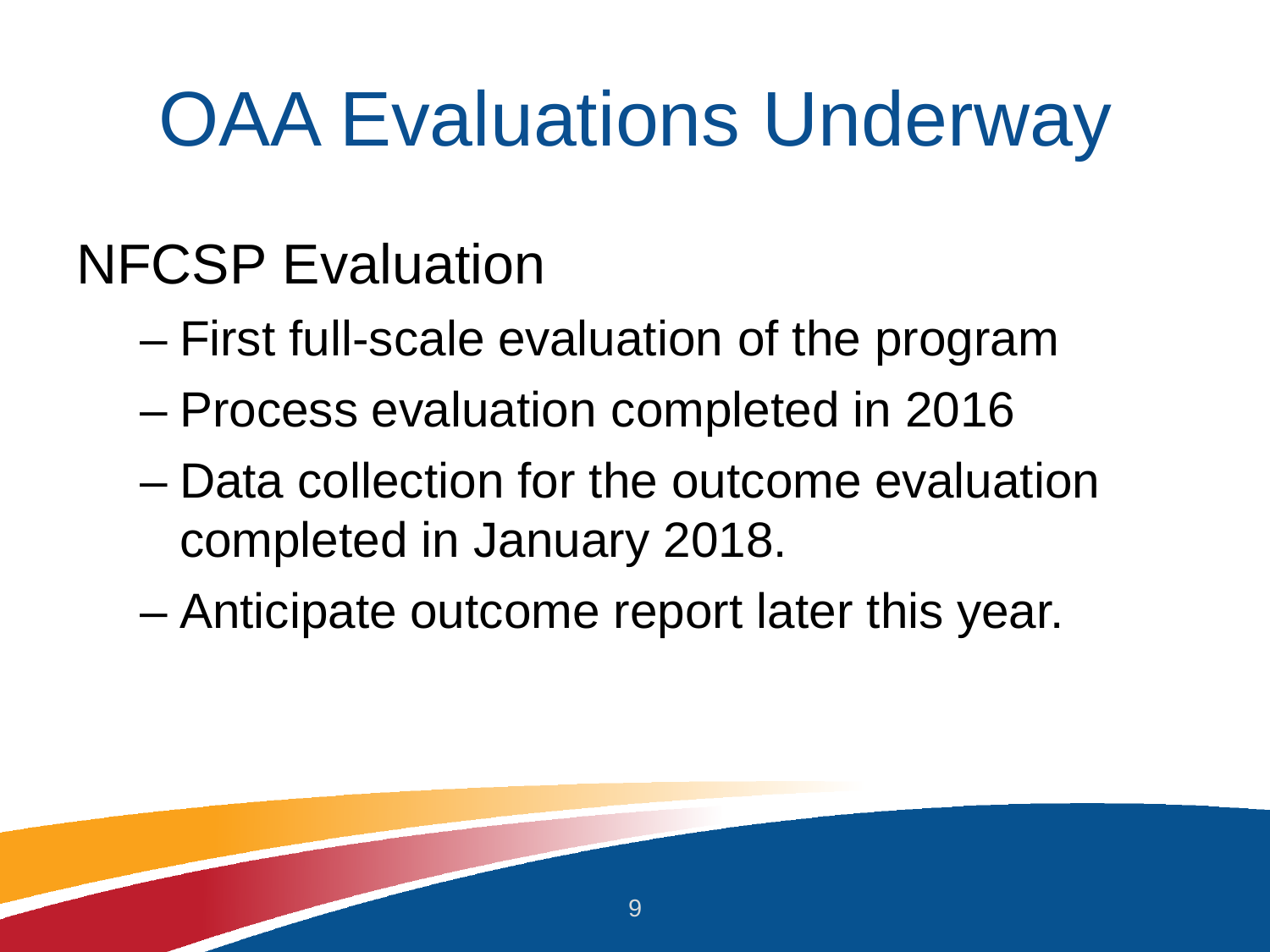## VD-HCBS Program Status

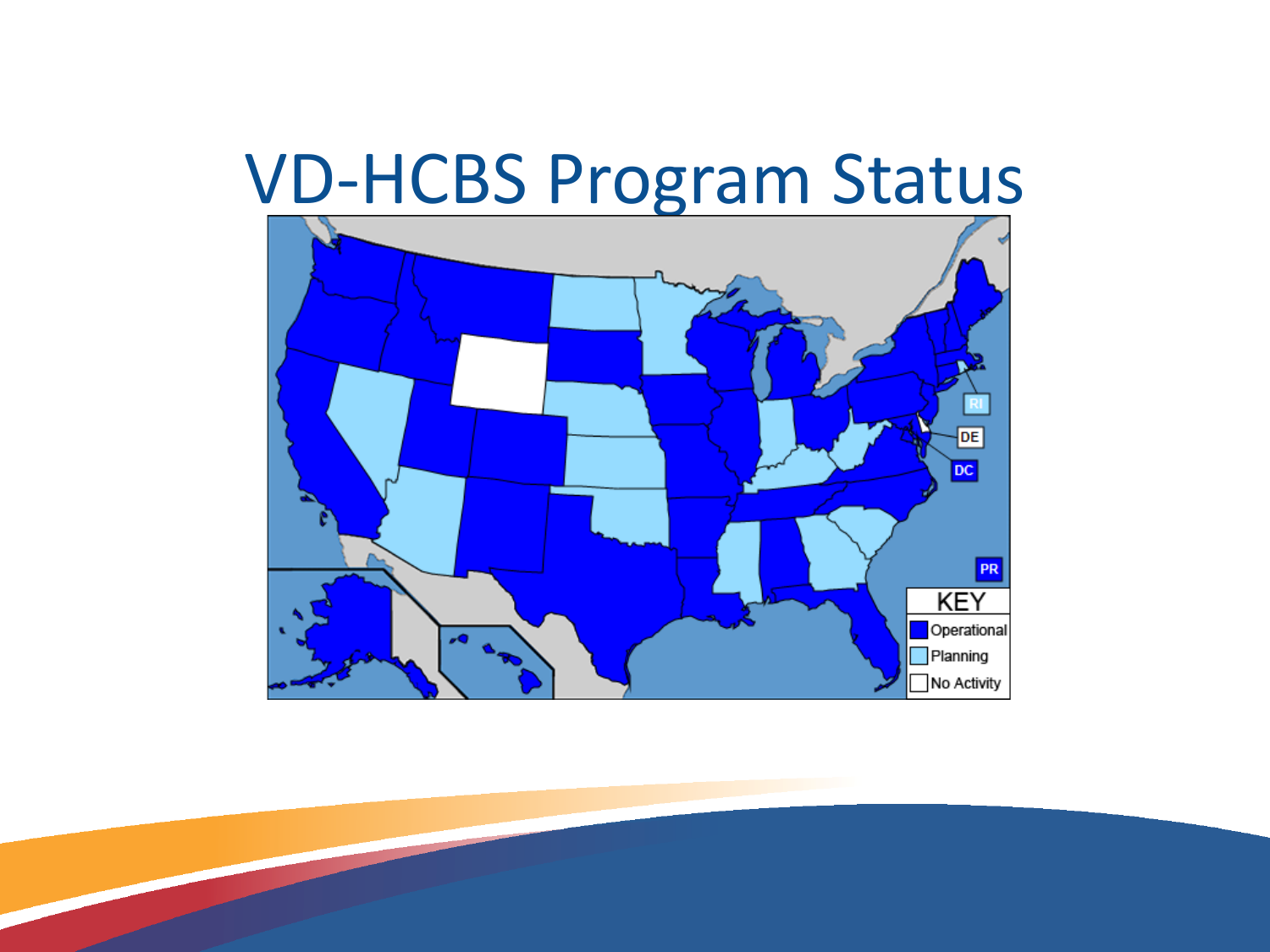## Veteran Census in VD-HCBS



**Weteran Census**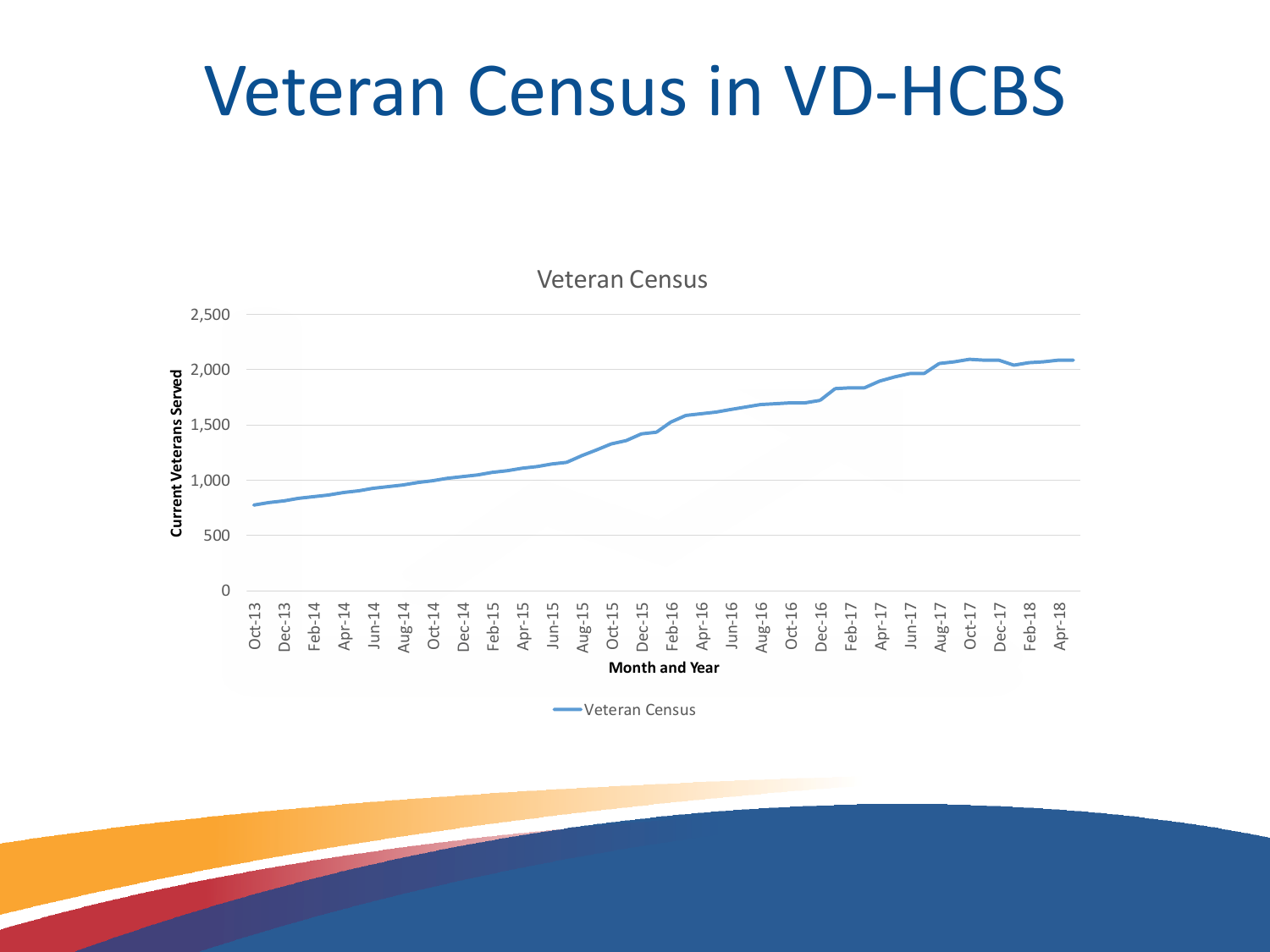# VD-HCBS Updates

#### **AARP Promising Practice**

- AARP's Public Policy Institute released a No Wrong Door Promising Practice titled, "No Wrong Door: Supporting Community Living for Veterans."
- The report highlights promising practices in VD-HCBS in five states (MI, WA, MN, CT, NH).
- The report also highlights other collaborative opportunities such as Cover-to-Cover and Ask the Question.

More information about the promising practice can be found at: <http://blog.aarp.org/2017/11/08/promising-practices-to-support-community-living-for-veterans/>

#### **AARP PUBLIC POLICY INSTITUTE**

**NOVEMBER 2017** 

**Long-Term Services and Supports Scorecard Promising Practices** 

#### **No Wrong Door: Supporting Community Living for Veterans**

Christina Neill Bowen Independent Contractor Wendy Fox-Grage **AARP Public Policy Institute** 

Kali Thomas James Rudolph<br>Providence VA Medical Center and **Brown University** 



www.longtermscorecard.org



**CP** scan COMMONWEALTH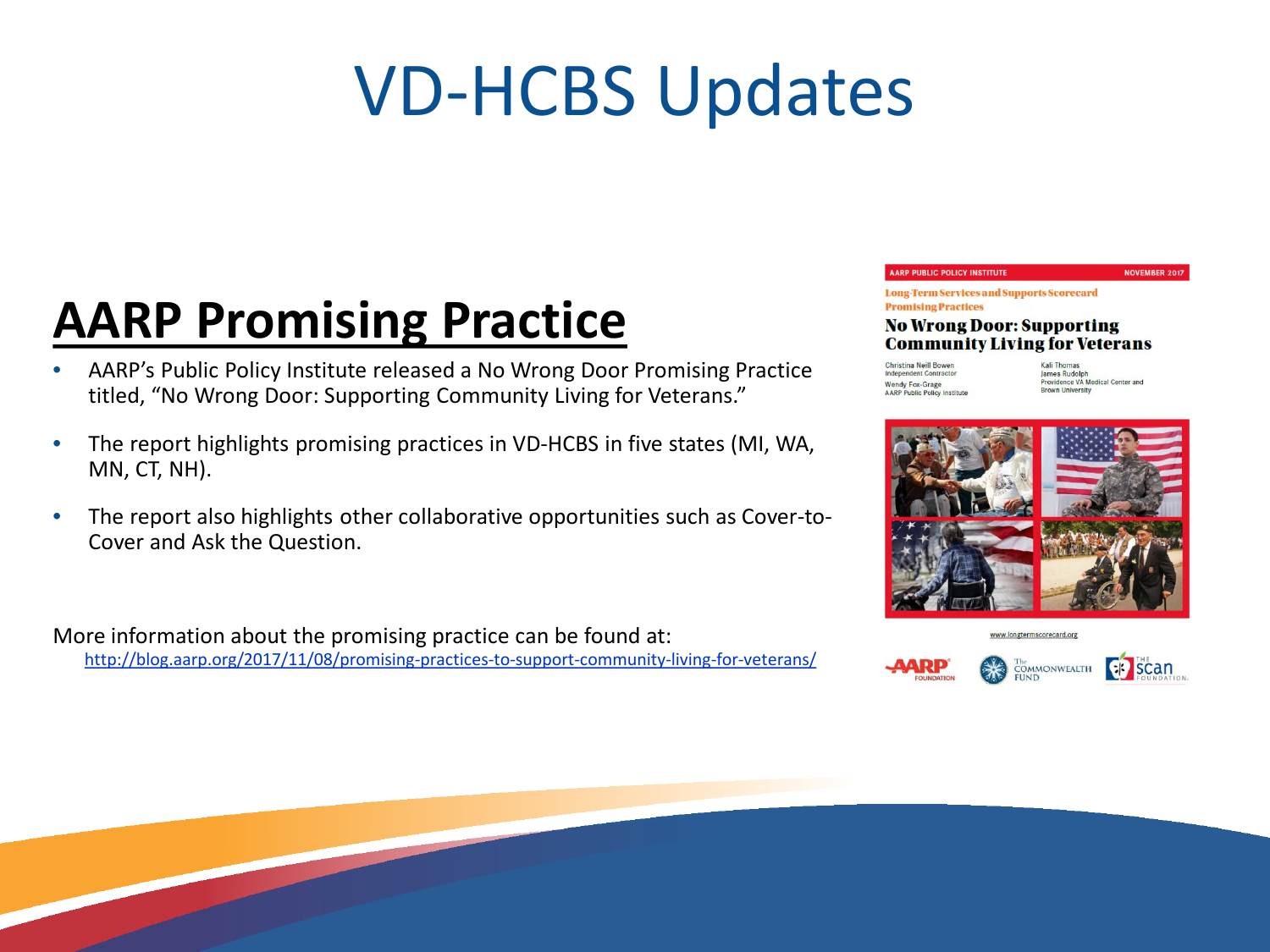# VD-HCBS Updates

#### **NEW ACL Website for VD-HCBS**

- In November, 2017, ACL launched a new No Wrong Door Website.
- VD-HCBS resources are available on the **NEW** VD-HCBS page on the ACL No Wrong Door Website: <https://nwd.acl.gov/VD-HCBS.html>.



If your organization is interested in becoming a VD-HCBS provider, please contact veterandirected@acl.hhs.gov to begin the

VAMCs that currently have operational VD-HCBS Programs

Find the VA Medical Center in Your Community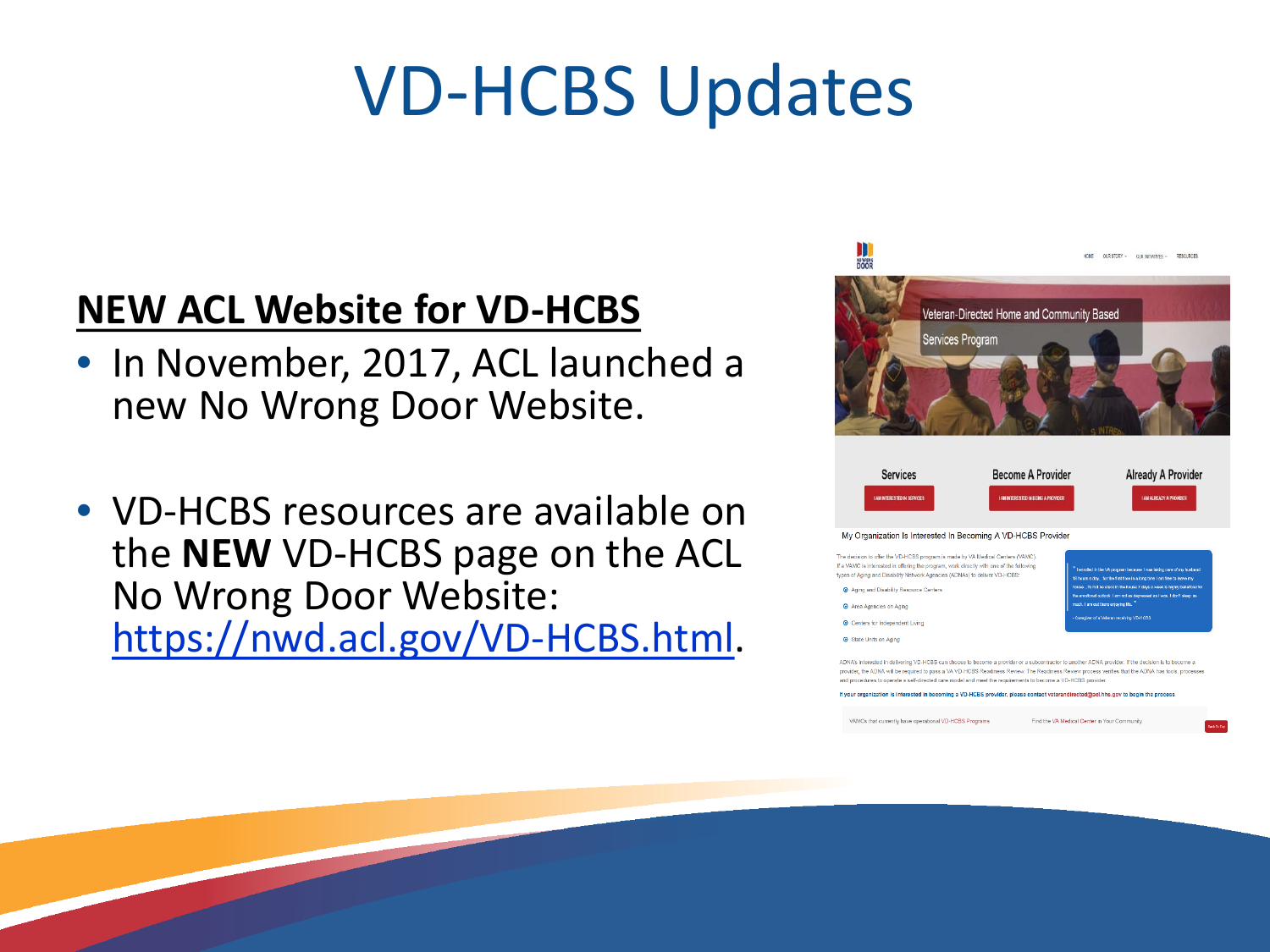# The Recognize, Assist, Include, Support, and Engage (RAISE) Act

- Signed into law January 22, 2018.
- The Act has two primary goals:
	- Establish a Family Caregiving Advisory Council made up of Federal and non-Federal members. The Council will provide recommendations and identify best practices to better recognize and support family caregivers; and
	- Establish a national Family Caregiving Strategy with recommendations for ensuring person- and family-centered care, assessment, service planning and information on accessing a range of support options.
- ACL has lead and is working with federal partners on implementation.
- Be on the lookout for opportunities to provide input through a public comment process.